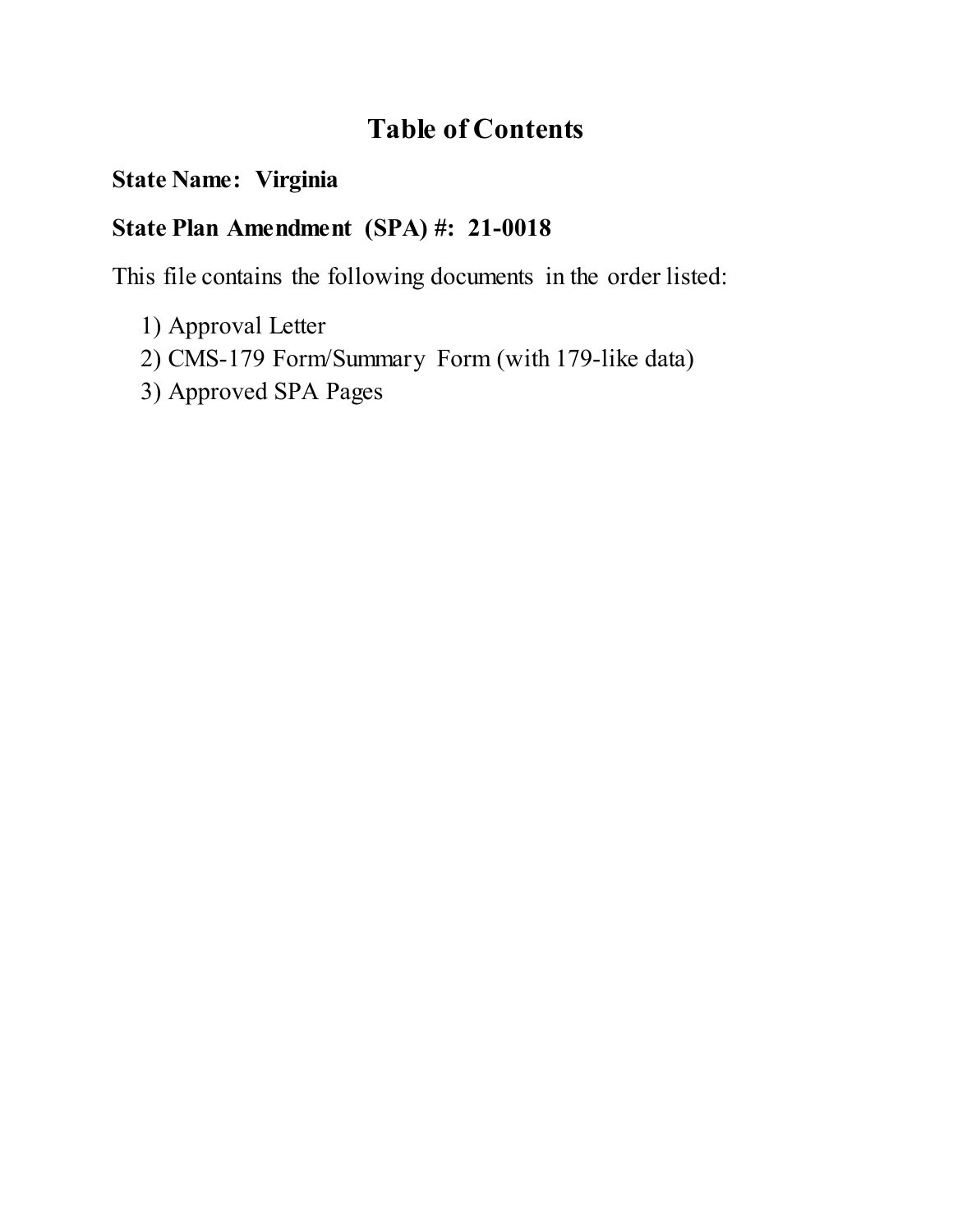

Medicaid and CHIP Operations Group

October 14, 2021

Karen Kimsey, Director Department of Medical Assistance Services 600 East Broad Street, Suite 1300 Richmond, VA 23219

RE: Virginia State Plan Amendment 21-0018

Dear Ms. Kimsey:

The Centers for Medicare & Medicaid Services (CMS) has reviewed Virginia's Medicaid State Plan Amendment (SPA) submitted under transmittal number (TN) 21-0018, Office-Based Opioid Treatment Changed to Office-Based Addiction Treatment.

This amendment proposes to expand the substance use disorder service called "Preferred Office-Based Opioid Treatment" which has been available only to individuals with a primary diagnosis of opioid use disorder to individuals with a substance-related or addictive disorder.

We conducted our review of your submittal according to statutory requirements in Title XIX of the Social Security Act and implementing regulations 42 CFR § 435.733. This letter is to inform you that Virginia Medicaid SPA 21-0018 was approved on October 14, 2021, with an effective date of October 1, 2021. Enclosed are the approved SPA pages and signed CMS-179 form.

If you have any questions, please contact Margaret Kosherzenko at 215-861-4288 or via email at [Margaret.Kosherzenko@cms.hhs.gov.](mailto:Margaret.Kosherzenko@cms.hhs.gov) 

Sincerely,

Ruth Hughes  $\frac{D_{\text{light}}}{D_{\text{tuples}}}$  -S<br>  $\frac{1}{2}$  Date: 2021.10.14 -S 18:45:01 -05'00'

Ruth A. Hughes, Acting Director Division of Program Operations

**Enclosures** 

cc: Emily McClellan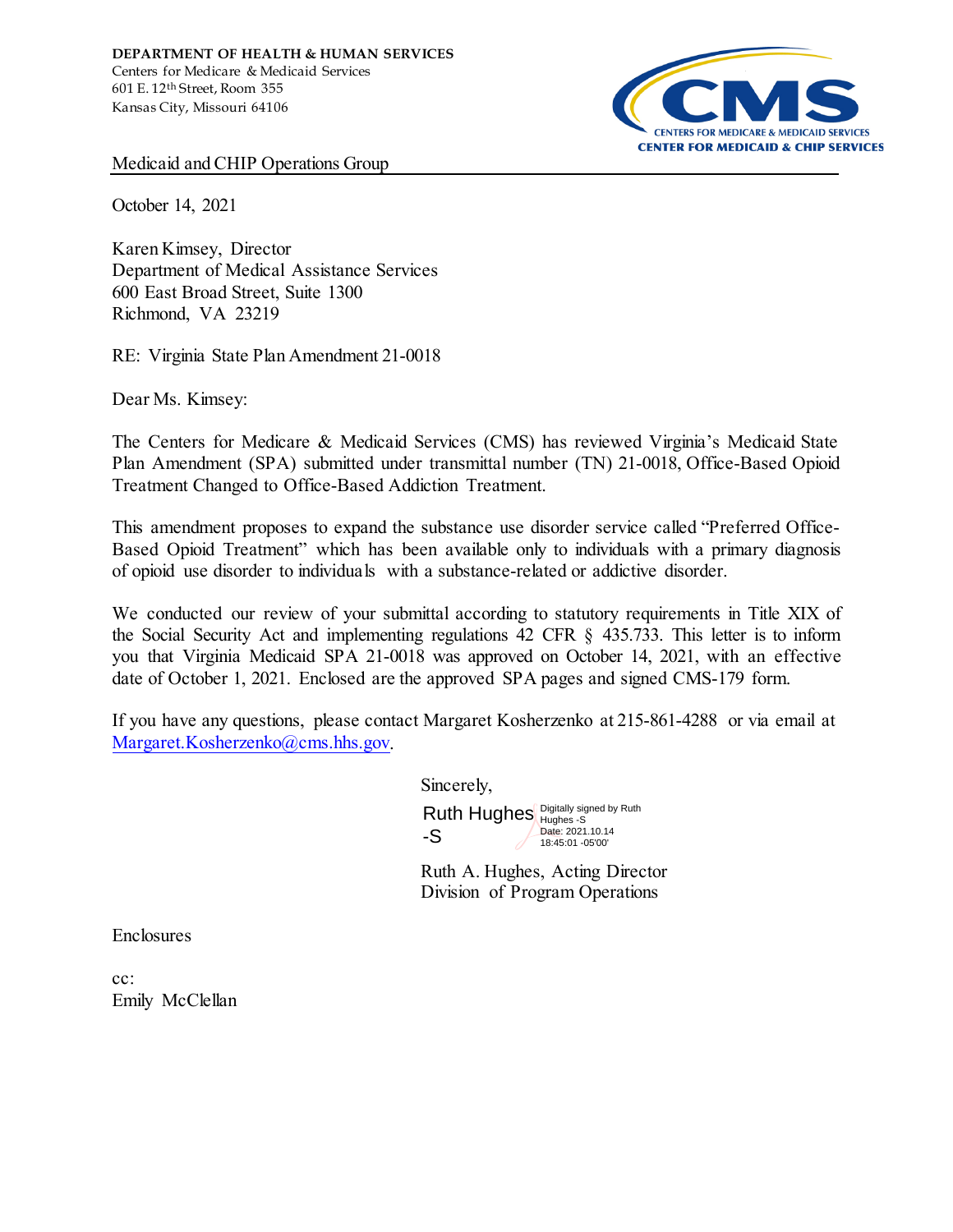| <b>TRANSMITTAL AND NOTICE OF APPROVAL OF</b><br><b>STATE PLAN MATERIAL</b><br><b>FOR: CENTERS FOR MEDICARE &amp; MEDICAID SERVICES</b>                                                                                                                | 2. STATE<br><b>1. TRANSMITTAL NUMBER</b><br> 2 <br>$\overline{8}$<br>11<br>$\vert$ 1<br>O.<br>Virginia<br>3. PROGRAM IDENTIFICATION: TITLE XIX OF THE SOCIAL<br>SECURITY ACT (MEDICAID) |
|-------------------------------------------------------------------------------------------------------------------------------------------------------------------------------------------------------------------------------------------------------|-----------------------------------------------------------------------------------------------------------------------------------------------------------------------------------------|
| TO: REGIONAL ADMINISTRATOR<br>CENTERS FOR MEDICARE & MEDICAID SERVICES<br>DEPARTMENT OF HEALTH AND HUMAN SERVICES                                                                                                                                     | 4. PROPOSED EFFECTIVE DATE<br>10/1/2021                                                                                                                                                 |
| 5. TYPE OF PLAN MATERIAL (Check One)                                                                                                                                                                                                                  |                                                                                                                                                                                         |
| $\Box$ NEW STATE PLAN<br>ΓI<br>AMENDMENT TO BE CONSIDERED ASNEW PLAN                                                                                                                                                                                  | AMENDMENT                                                                                                                                                                               |
| COMPLETE BLOCKS 6 THRU 10 IF THIS IS AN AMENDMENT (Separate transmittal for each amendment)                                                                                                                                                           |                                                                                                                                                                                         |
| 6. FEDERAL STATUTE/REGULATION CITATION<br>42 CFR 440                                                                                                                                                                                                  | 7. FEDERAL BUDGET IMPACT<br>1,255,580<br>a. FFY 2022<br>\$<br>1,255,580<br>b. FFY 2023                                                                                                  |
| 8. PAGE NUMBER OF THE PLAN SECTION OR ATTACHMENT                                                                                                                                                                                                      | 9. PAGE NUMBER OF THE SUPERSEDED PLAN SECTION                                                                                                                                           |
| Attachment 3.1A&B, Supp 1, revised pages 47, 48, 49<br>Attachment 4.19-B, revised page 6.02<br>Attachment 3.1 A, Supp 7, new page 2.1, revised page 3<br>Attachment 3.1 B, Supp 1, new page 2.1, revised page 3<br>Attachment 4.19-B, revised page 16 | OR ATTACHMENT (If Applicable)<br>Same as box #8.                                                                                                                                        |
| 10. SUBJECT OF AMENDMENT                                                                                                                                                                                                                              |                                                                                                                                                                                         |
| Office-Based Opioid Treatment Changed to Office-Based Addiction Treatment                                                                                                                                                                             |                                                                                                                                                                                         |
| 11. GOVERNOR'S REVIEW (Check One)<br>GOVERNOR'S OFFICE REPORTED NO COMMENT<br>COMMENTS OF GOVERNOR'S OFFICE ENCLOSED<br>NO REPLY RECEIVED WITHIN 45 DAYS OF SUBMITTAL                                                                                 | OTHER, AS SPECIFIED<br>M<br>Secretary of Health and Human Resources                                                                                                                     |
| 12. SIGNATURE OF STATE AGENCY OFFICIAL                                                                                                                                                                                                                | 16. RETURN TO                                                                                                                                                                           |
| arenfrimser<br>13. TYPED NAME<br><b>Karen</b> Kimsey<br>14. TITLE<br><b>Director</b>                                                                                                                                                                  | Dept. of Medical Assistance Services<br>600 East Broad Street, #1300<br>Richmond VA 23219                                                                                               |
| 15. DATE SUBMITTED<br>7/23/2021                                                                                                                                                                                                                       | Attn: Regulatory Coordinator                                                                                                                                                            |
| FOR REGIONAL OFFICE USE ONLY                                                                                                                                                                                                                          |                                                                                                                                                                                         |
| 17. DATE RECEIVED<br>July 23, 2021                                                                                                                                                                                                                    | 18. DATE APPROVED<br>10/14/2021                                                                                                                                                         |
| PLAN APPROVED - ONE COPY ATTACHED                                                                                                                                                                                                                     |                                                                                                                                                                                         |
| 19. EFFECTIVE DATE OF APPROVED MATERIAL<br>October 1, 2021                                                                                                                                                                                            | 20. SIGNATURE OF REGIONAL OFFICIAL<br>Ruth Hughes Bigitally signed by Ruth                                                                                                              |
| 21. TYPED NAME                                                                                                                                                                                                                                        | Date: 2021.10.14<br>$22.$ TITLE $-S$<br>18:45:34 -05'00'                                                                                                                                |
| Ruth A. Hughes                                                                                                                                                                                                                                        | Acting Director, Division of Program Operations                                                                                                                                         |
| 23. REMARKS                                                                                                                                                                                                                                           |                                                                                                                                                                                         |
|                                                                                                                                                                                                                                                       |                                                                                                                                                                                         |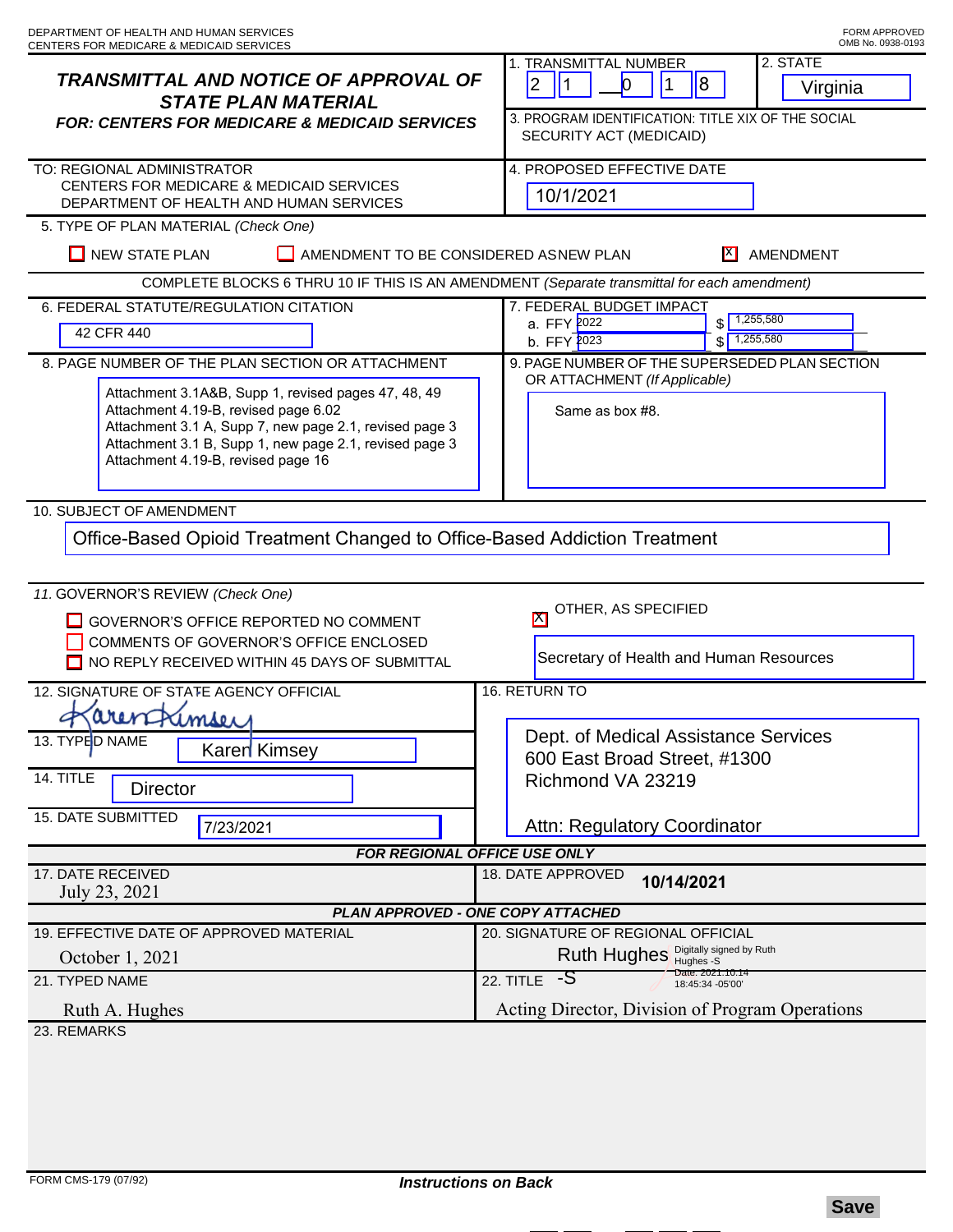### **STATE PLAN UNDER TITLE XIX OF THE SOCIAL SECURITY ACT** State of VIRGINIA

#### AMOUNT, DURATION, AND SCOPE OF MEDICAL AND REMEDIAL CARE AND SERVICES PROVIDED TO THE CATEGORICALLY NEEDY and MEDICALLY NEEDY

### 2. Preferred Office-Based Addiction Treatment (OBAT)

Service Definition: a service provided under 42 CFR 440.130(d) Rehabilitative Services Benefit for individuals with a primary diagnosis from the most current Diagnostic and Statistical Manual of Mental Disorders for substance-related and addictive disorders, with the exception of tobaccorelated disorders and non-substance-related addictive disorders, marked by a cluster of cognitive, behavioral, and physiological symptoms indicating that the individual continues to use, is seeking treatment for the use of, or is in active recovery from the use of alcohol or other drugs despite significant related problems. Services are provided by buprenorphine-waivered practitioners working in collaboration with credentialed addiction treatmentpractitioners providing psychosocial counseling in public and private practice settings that encompasses pharmacological and nonpharmacological treatment modalities.

From October 1, 2020, through September 30, 2025, the state assures that Medication Assisted Treatment (MAT) to treat Opioid Use Disorder (OUD) as defined at section  $1905(ee)(1)$  of the Social Security Act (the Act) is covered exclusively under section  $1905(a)(29)$  of the Act.

| <b>Service Component Definitions-Preferred Office-Based</b>                                                                                                                                                                                                                                                                                                                                                                                                                                                                                                                                                                                                                                                                  | <b>Staff That Provide Service</b>                                                                                        |
|------------------------------------------------------------------------------------------------------------------------------------------------------------------------------------------------------------------------------------------------------------------------------------------------------------------------------------------------------------------------------------------------------------------------------------------------------------------------------------------------------------------------------------------------------------------------------------------------------------------------------------------------------------------------------------------------------------------------------|--------------------------------------------------------------------------------------------------------------------------|
| <b>Addiction Treatment</b>                                                                                                                                                                                                                                                                                                                                                                                                                                                                                                                                                                                                                                                                                                   | <b>Components</b>                                                                                                        |
| Assessing, ordering, administering, reassessing, and regulating<br>medication and dose levels appropriate to the individual who is<br>withdrawing from alcohol; supervising withdrawal management from<br>alcohol and other non-opioid substances; and overseeing and<br>facilitating access to appropriate treatment for alcohol use disorder<br>and other substance use disorders (SUD) other than OUD. The<br>medications approved by the U.S. Food and Drug Administration to                                                                                                                                                                                                                                            | Buprenorphine-waivered<br>practitioner licensed by the state;<br>and<br>Credentialed addiction treatment<br>professional |
| treat alcohol use disorder: acamprosate, disulfiram, and naltrexone.<br>Provide cognitive, behavioral psychotherapies, and other substance use                                                                                                                                                                                                                                                                                                                                                                                                                                                                                                                                                                               |                                                                                                                          |
| disorder-focused counseling shall be provided to the individual on an<br>individual, group, or family basis and shall be provided in<br>collaboration with the buprenorphine-waivered practitioner.<br>This does not apply to opioid counseling as part of the MAT<br>benefit. Family counseling service that involves the<br>participation of a non-Medicaid eligible is for the direct<br>benefit of the beneficiary. The service must actively involve<br>the beneficiary in the sense of being tailored to the<br>beneficiary's individual needs. There may be times when,<br>based on clinical judgment, the beneficiary is not present<br>during the delivery of the service, but remains the focus of<br>the service. | <b>Credentialed Addiction</b><br>Treatment Professional,<br>CSAC, CSAC-supervisee.                                       |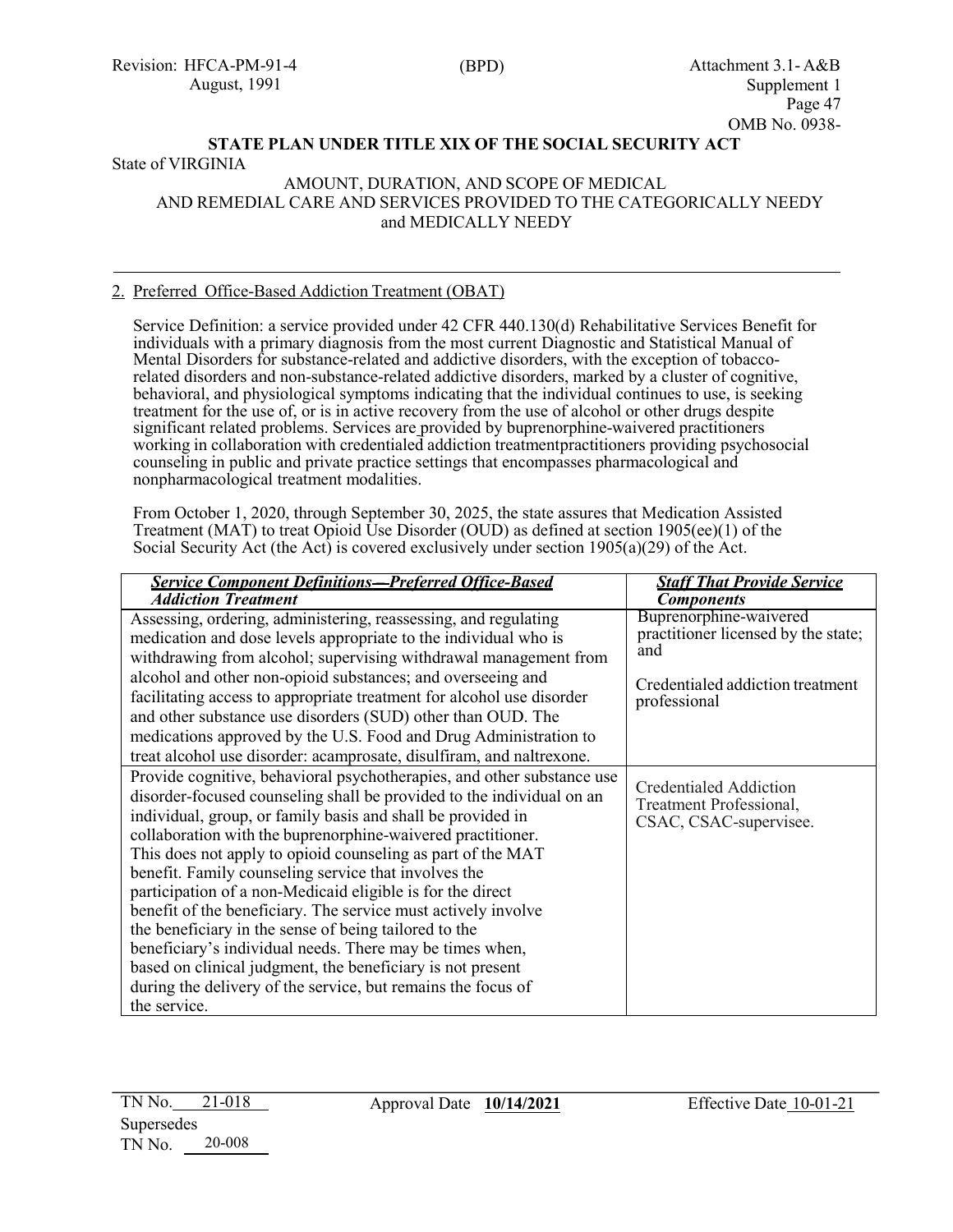## **STATE PLAN UNDER TITLE XIX OF THE SOCIAL SECURITY ACT**

State of VIRGINIA

#### AMOUNT, DURATION, AND SCOPE OF MEDICAL AND REMEDIAL CARE AND SERVICES PROVIDED TO THE CATEGORICALLY NEEDY and MEDICALLY NEEDY

| Provision of onsite screening or the ability to refer for screening for<br>infectious diseases such as HIV, Hepatitis B and C, and tuberculosis at<br>treatment initiation and then at least annually or more often based on<br>risk factors for individuals with SUD other than OUD. Ability to<br>provide or refer for treatment for infectious diseases as necessary.                                                                                                                                                                                                                                                                                                                      | Buprenorphine-waivered<br>practitioner licensed by the state;<br>credentialed addiction treatment<br>professional, Pharmacist,<br>Registered Nurse, or Practical<br>Nurse licensed by the state. |
|-----------------------------------------------------------------------------------------------------------------------------------------------------------------------------------------------------------------------------------------------------------------------------------------------------------------------------------------------------------------------------------------------------------------------------------------------------------------------------------------------------------------------------------------------------------------------------------------------------------------------------------------------------------------------------------------------|--------------------------------------------------------------------------------------------------------------------------------------------------------------------------------------------------|
| OBAT risk management shall be documented in each<br>individual's record and shall include:<br>Random presumptive urine drug testing for non-opioid SUD<br>treatment for all individuals, conducted at a minimum of<br>eight times per 12 month period. Urine drug testing (UDT) is<br>used as part of a comprehensive treatment program to assist<br>with recovery and to restore an individual to health. UDT is<br>used in SUD treatment to determine if the patient is taking<br>medication as prescribed and to assess if the patient is taking<br>other medications which may have a higher risk of overdose.<br>Overdose prevention counselingincluding the<br>prescribing of naloxone. | Physician, Pharmacist, Nurse<br>Practitioner, Physician Assistant,<br>Registered Nurse, or Practical<br>Nurse licensed by the state                                                              |

(Continued on next page)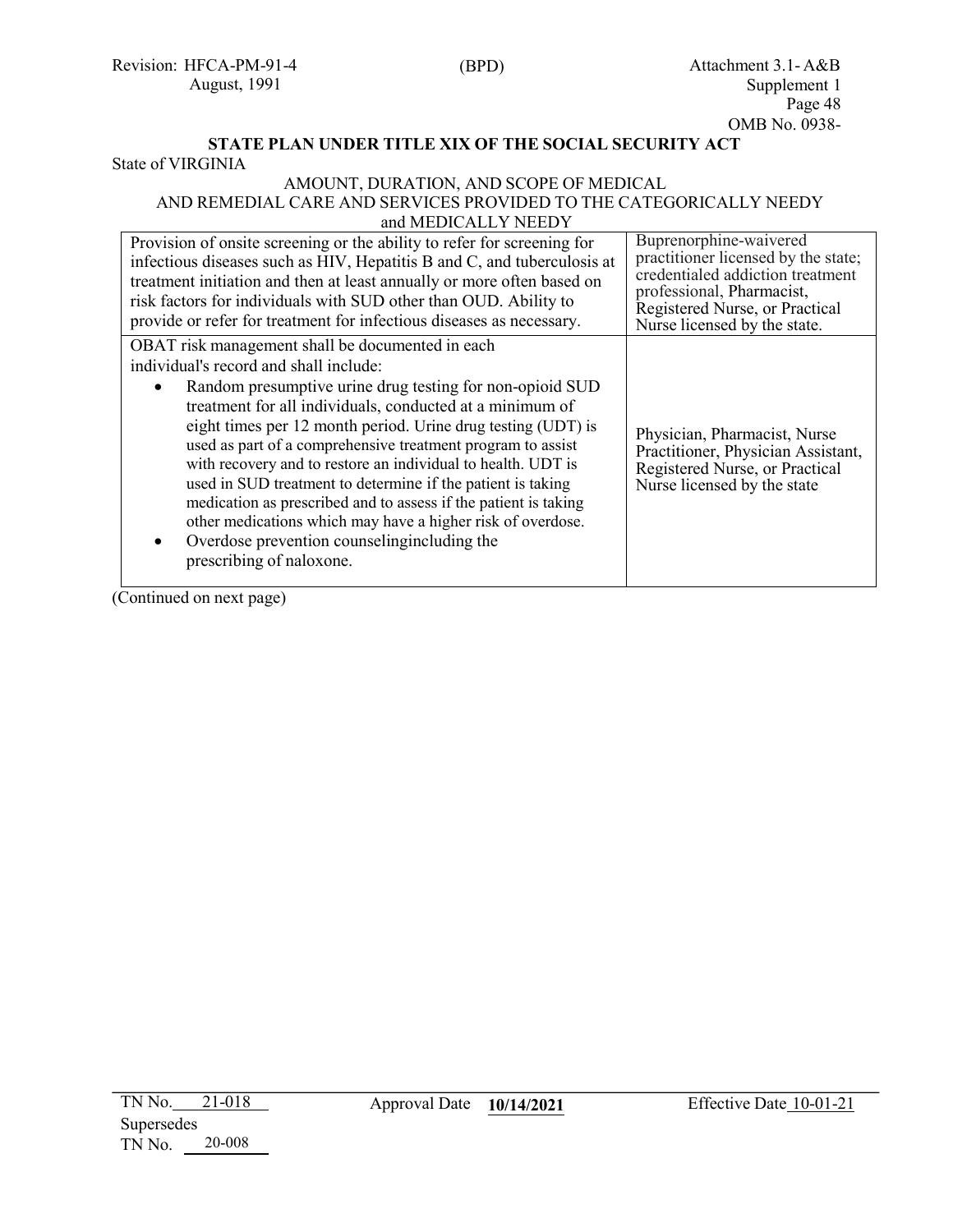Revision: HFCA-PM-91-4 August, 1991

## **STATE PLAN UNDER TITLE XIX OF THE SOCIAL SECURITY ACT**

State of VIRGINIA

#### AMOUNT, DURATION, AND SCOPE OF MEDICAL AND REMEDIAL CARE AND SERVICES PROVIDED TO THE CATEGORICALLY NEEDY and MEDICALLY NEEDY

| Provide optional substance use care coordination that includes<br>integrating behavioral health into primary care and specialty<br>medical settings through interdisciplinary care planning and<br>monitoring member progress and tracking member outcomes;<br>linking members with community resources to facilitate referrals<br>and respond to peer supports; and supporting members in<br>meeting their goals identified in the treatment plan. . Substance<br>use care coordination cannot be provided simultaneously with<br>substance use case management. From October 1, 2020, through<br>September 30, 2025, the state assures that substance use care<br>coordination for OUD is as defined at section $1905(ee)(1)$ of the<br>Social Security Act (the Act) is covered exclusively under<br>section $1905(a)(29)$ of the Act. | Care Coordination Provider       |
|-------------------------------------------------------------------------------------------------------------------------------------------------------------------------------------------------------------------------------------------------------------------------------------------------------------------------------------------------------------------------------------------------------------------------------------------------------------------------------------------------------------------------------------------------------------------------------------------------------------------------------------------------------------------------------------------------------------------------------------------------------------------------------------------------------------------------------------------|----------------------------------|
| Provider optional peer recovery support services in accordance<br>with SMDL 07-011, that includes activities that engage and<br>support an individual's, and as applicable the caregiver's, self-help<br>efforts to improve health recovery, resiliency, and wellness.                                                                                                                                                                                                                                                                                                                                                                                                                                                                                                                                                                    | Peer Recovery Support Specialist |

All provider qualifications are described in Attachment 3.1 A and B Supplement 1 page 42, 43 and 55. Pharmacists, Nurse Practitioners, Registered Nurses and Licensed Practical Nurses must be licensed by the appropriate Board and permitted to practice in Virginia.

Limits on amount, duration, and scope:

From October 1, 2020, through September 30, 2025, the state assures that MAT to treat OUD as defined at section 1905(ee)(1) of the Social Security Act (the Act) is covered exclusively under section 1905(a)(29) of the Act.

Group counseling by credentialed addiction treatment professionals, CSACs and CSAC-supervisees shall have a maximum limit of 12 individuals in the group or less depending on the clinical model. Such counseling shall focus on the needs of the members served.

OBAT services do not require service authorization.

Individuals under 21 years of age qualifying under EPSDT may receive the services described in excess of any service limit, if services are determined to be medically necessary.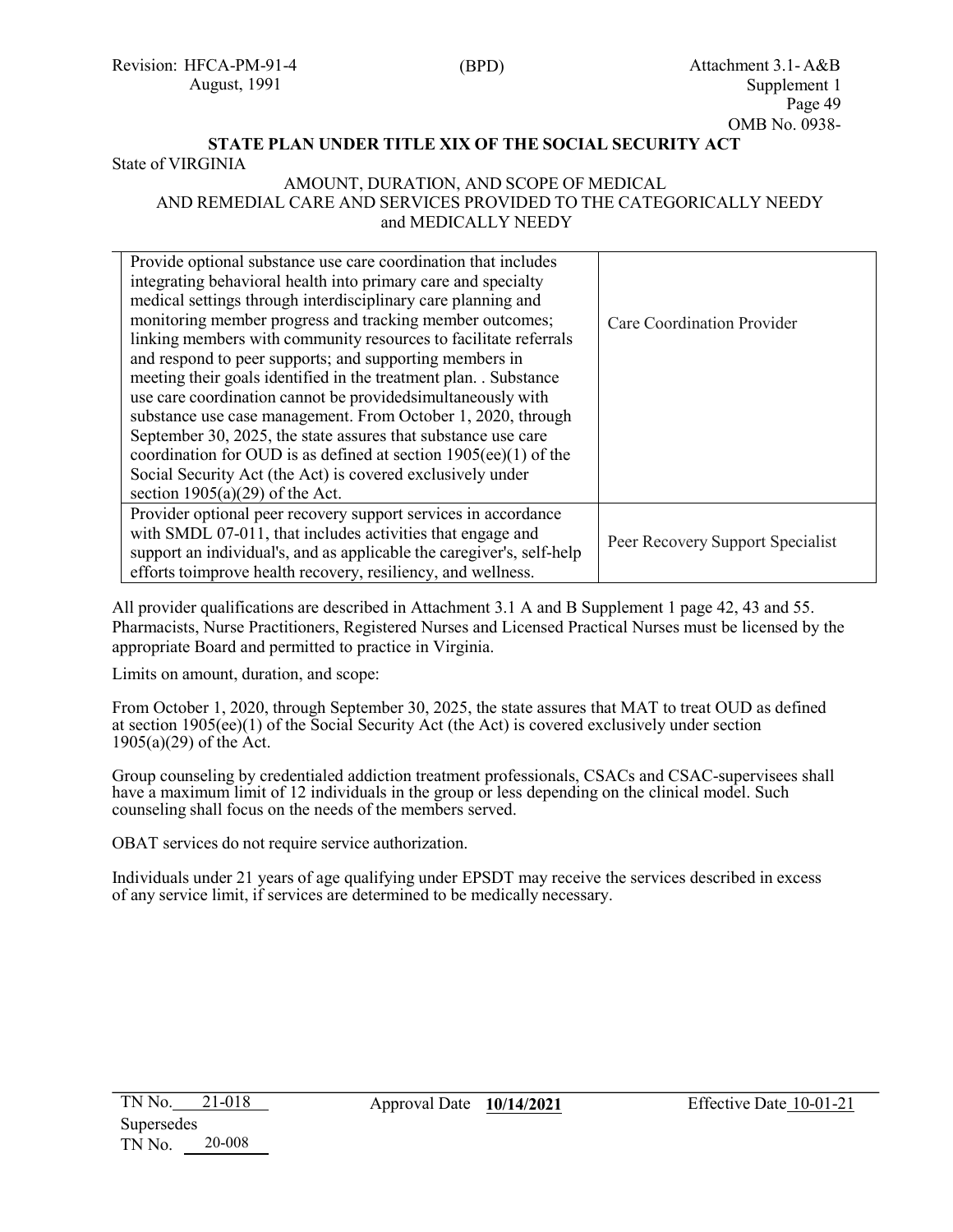Page 2.1

## **State of Virginia**

| $170\sqrt{u/(27)}$ <i>NIGH</i>       | $\mu$ tion- <i>Assisted</i> Treatment $\mu$ <i>itivit</i>                                                                                                                                                                                                                                                                                                                                                                                                                                                                                                                           |
|--------------------------------------|-------------------------------------------------------------------------------------------------------------------------------------------------------------------------------------------------------------------------------------------------------------------------------------------------------------------------------------------------------------------------------------------------------------------------------------------------------------------------------------------------------------------------------------------------------------------------------------|
| <b>Infectious Disease Counseling</b> | Provision of onsite counseling or the ability to<br>refer for counseling for infectious diseases<br>such as HIV, Hepatitis B and C, and<br>tuberculosis at treatment initiation and then at<br>least annually or more often based on risk<br>factors for individuals with OUD. Ability to<br>provide or refer for treatment for infectious<br>diseases as necessary.                                                                                                                                                                                                                |
| Risk management activities           | Random presumptive urine drug testing for<br>all individuals, conducted at a minimum of<br>eight times per 12 month period. Urine<br>drug testing (UDT) is used as part of a<br>comprehensive treatment program to assist<br>with recovery and to restore an individual to<br>health. UDT is used in OUD treatment to<br>determine if the patient is taking medication<br>as prescribed and to assess if the patient is<br>taking other medications which may have a<br>higher risk of overdose.<br>Opioid overdose prevention counseling<br>including the prescribing of naloxone. |
| Care coordination                    | Linking members with community resources<br>to facilitate referrals and respond to peer<br>supports; and supporting members in meeting<br>their goals identified in the treatment plan.<br>Substance use care coordination cannot be<br>provided simultaneously with substance use<br>case management.                                                                                                                                                                                                                                                                              |
| Peer support                         | In accordance with SMDL 07-011 that<br>includes activities that engage and support an<br>individual's, and as applicable the caregiver's,<br>self-help efforts toimprove health recovery,<br>resiliency, and wellness.                                                                                                                                                                                                                                                                                                                                                              |

## **1905(a)(29) Medication-Assisted Treatment (MAT)**

TN No. 21-018 <br> **10/14/2021** Effective Date 10-1-21

Supersedes TN No. New Page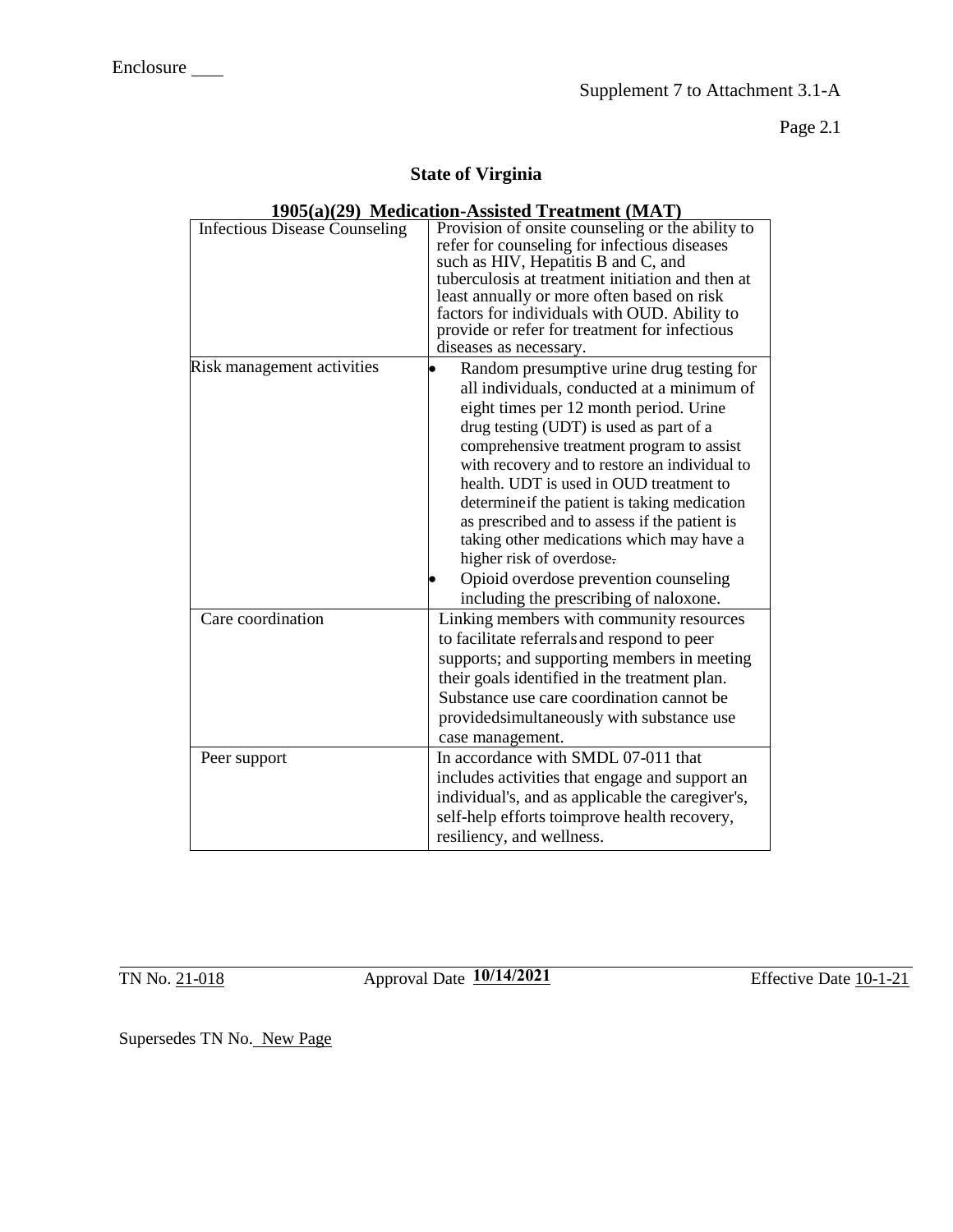Page 3

## **State of Virginia**

## **1905(a)(29) Medication-Assisted Treatment (MAT)**

a) Please include each practitioner and provider entity that furnishes each service and component service.

| <b>Service Component</b>                 | <b>Type of Practitioner</b>                                                                                                                                                                 |
|------------------------------------------|---------------------------------------------------------------------------------------------------------------------------------------------------------------------------------------------|
| Assessment                               | Credentialed addiction treatment<br>Professional.                                                                                                                                           |
|                                          | A registered nurse or a practical nurse who is<br>licensed by the Commonwealth with clinical<br>experience involving medication management.                                                 |
| <b>Individual Service Plan</b>           | Credentialed addiction treatment<br>Professional.                                                                                                                                           |
| Individual, Family, and Group<br>Therapy | Credentialed addiction treatment<br>Professional.                                                                                                                                           |
| Medication administration                | Physician, Nurse Practitioner, Physician<br>Assistant<br>A registered nurse or a practical nurse who is<br>licensed by the Commonwealth with<br>experience involving medication management. |
| <b>Infectious Disease Counseling</b>     | Buprenorphine-waivered practitioner licensed<br>by the state; credentialed addiction treatment<br>professional, Pharmacist, Registered Nurse, or<br>Practical Nurse licensed by the state.  |
| Risk management activities               | Physician, Pharmacist, Nurse<br>Practitioner, Physician Assistant,<br>Registered Nurse, or Practical Nurse<br>licensed by the state                                                         |
| Care coordination                        | <b>Care Coordination Provider</b>                                                                                                                                                           |
| Peer support                             | Peer Recovery Support Specialist                                                                                                                                                            |

- b) Please include a brief summary of the qualifications for each practitioner or provider entity that the state requires. Include any licensure, certification, registration, education, experience, training and supervisory arrangements that the state requires.
- c) All provider qualifications are described in Attachment 3.1 A and B Supplement 1 page 42, 43 and 55. Pharmacists, Nurse Practitioners, Registered Nurses and Licensed Practical Nurses must be licensed by the appropriate Board and permitted to practice in Virginia.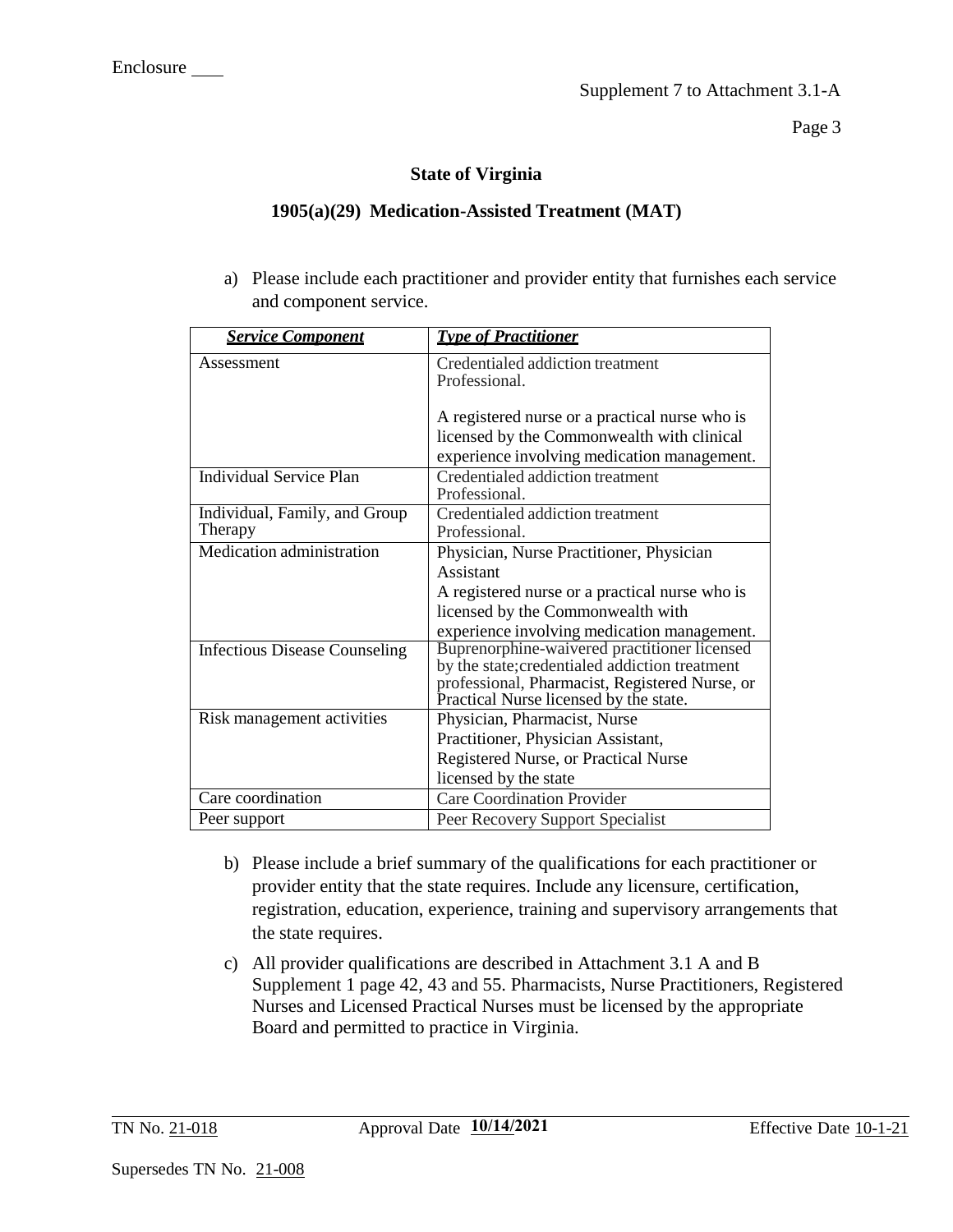Page 2.1

## **State of Virginia**

## **1905(a)(29) Medication-Assisted Treatment (MAT)**

| <b>Infectious Disease Counseling</b> | Provision of onsite counseling or the ability<br>to refer for counseling for infectious diseases<br>such as HIV, Hepatitis B and C, and<br>tuberculosis at treatment initiation and then at<br>least annually or more often based on risk<br>factors for individuals with OUD. Ability to<br>provide or refer for treatment for infectious<br>diseases as necessary.                                                                                                                                                                      |
|--------------------------------------|-------------------------------------------------------------------------------------------------------------------------------------------------------------------------------------------------------------------------------------------------------------------------------------------------------------------------------------------------------------------------------------------------------------------------------------------------------------------------------------------------------------------------------------------|
| Risk management activities           | Random presumptive urine drug testing for<br>all individuals, conducted at a minimum of<br>eight times per 12 month period. Urine<br>drug testing (UDT) is used as part of a<br>comprehensive treatment program to assist<br>with recovery and to restore an individual to<br>health. UDT is used in OUD treatment to<br>determine if the patient is taking medication<br>as prescribed and to assess if the patient is<br>taking other medications which may have a<br>higher risk of overdose.<br>Opioid overdose prevention counseling |
| Care coordination                    | including the prescribing of naloxone.<br>Linking members with community<br>resources to facilitate referrals and respond<br>to peer supports; and supporting members<br>in meeting their goals identified in the<br>treatment plan. . Substance use care<br>coordination cannot be provided<br>simultaneously with substance use case<br>management.                                                                                                                                                                                     |
| Peer support                         | In accordance with SMDL 07-011, that<br>$\bullet$<br>includes activities that engage and support<br>an individual's, and as applicable the<br>caregiver's, self-help efforts toimprove<br>health recovery, resiliency, and wellness.                                                                                                                                                                                                                                                                                                      |

TN No. 21-018 <br> **10/14/2021** Effective Date 10-1-21

Supersedes TN No. New Page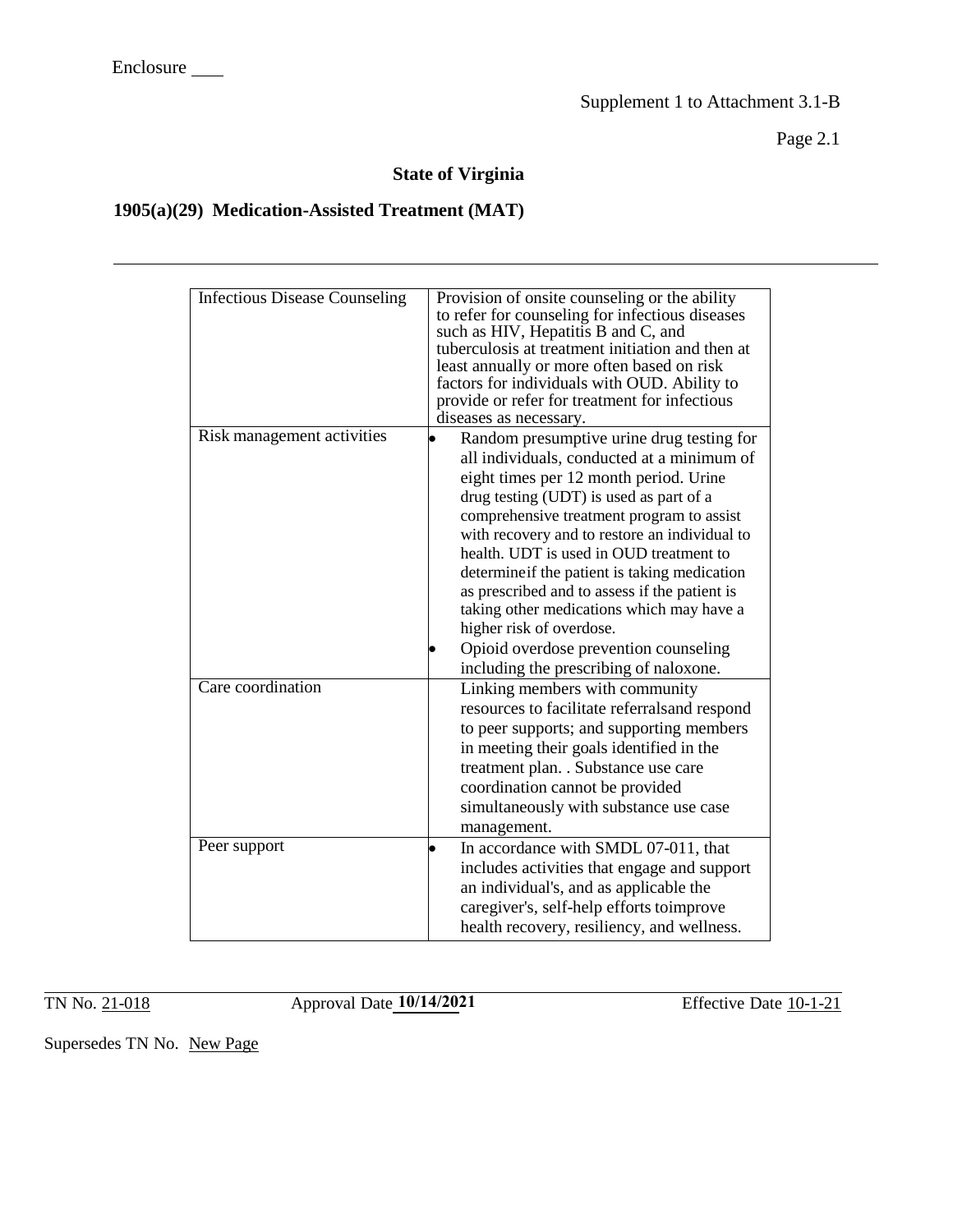Page 3

## **State of Virginia**

## **1905(a)(29) Medication-Assisted Treatment (MAT)**

a) Please include each practitioner and provider entity that furnishes each service and component service.

| <b>Service Component</b>             | <b>Type of Practitioner</b>                    |
|--------------------------------------|------------------------------------------------|
| Assessment                           | Credentialed addiction treatment               |
|                                      | Professional.                                  |
|                                      |                                                |
|                                      | A registered nurse or a practical nurse who is |
|                                      | licensed by the Commonwealth with clinical     |
|                                      | experience involving medication management.    |
| <b>Individual Service Plan</b>       | Credentialed addiction treatment               |
|                                      | Professional.                                  |
| Individual, Family, and Group        | Credentialed addiction treatment               |
| Therapy                              | Professional.                                  |
| Medication administration            | Physician, Nurse Practitioner, Physician       |
|                                      | Assistant                                      |
|                                      | A registered nurse or a practical nurse who is |
|                                      | licensed by the Commonwealth with              |
|                                      | experience involving medication management.    |
| <b>Infectious Disease Counseling</b> | Buprenorphine-waivered practitioner            |
|                                      | licensed by the state; credentialed            |
|                                      | addiction treatment professional,              |
|                                      | Pharmacist, Registered Nurse, or               |
|                                      | Practical Nurse licensed by the state.         |
| Risk management activities           | Physician, Pharmacist, Nurse                   |
|                                      | Practitioner, Physician Assistant,             |
|                                      | Registered Nurse, or Practical Nurse           |
|                                      | licensed by the state                          |
| Care coordination                    | <b>Care Coordination Provider</b>              |
| Peer support                         | Peer Recovery Support Specialist               |

b) Please include a brief summary of the qualifications for each practitioner or provider entity that the state requires. Include any licensure, certification, registration, education, experience, training and supervisory arrangements that the state requires.

All provider qualifications are described in Attachment 3.1 A and B Supplement 1 page 42, 43 and 55. Pharmacists, Nurse Practitioners, Registered Nurses and Licensed Practical Nurses must be licensed by the appropriate Board and permitted to practice in Virginia.

TN No. 21-018 <br> **10/14/2021** Effective Date 10-1-21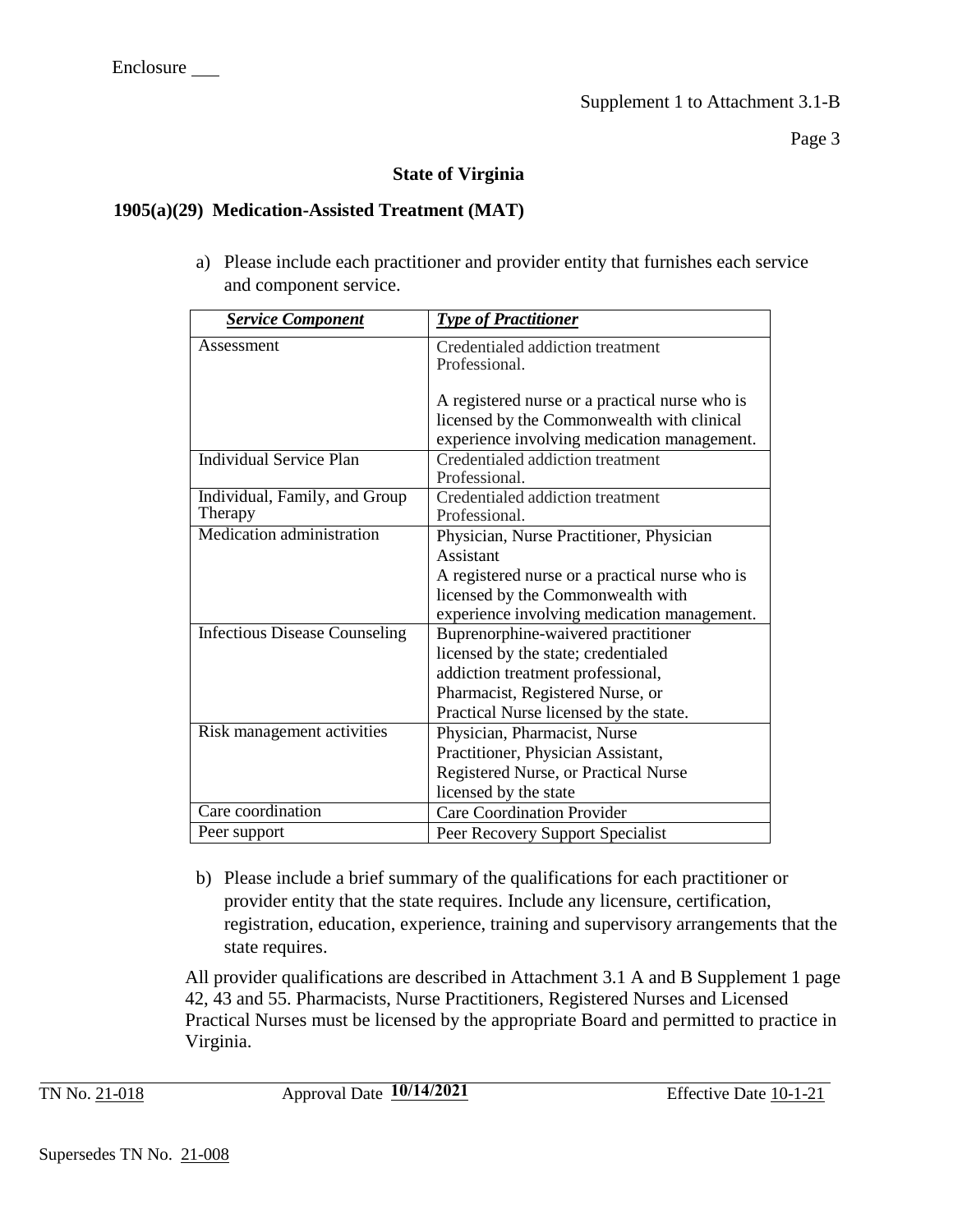### STATE PLAN UNDER TITLE XIX OF THE SOCIAL SECURITY ACT

State of Virginia

#### Methods and Standards for Establishing Payment Rates: Other Types of Care

#### Section 6 A (3), continued.

Reimbursement for substance use disorder services:

- (l) Rates for the following addiction and recovery treatment physician and freestanding clinic services shall be basedon the Agency fee schedule: OTP and OBAT, which are described in Attachment 3.1A&B, Supplement 1, pages 45-49. OTP and OBAT services may be provided by physicians, other licensed practitioners, or in clinics, and shall use the following methodologies. For all of the these services, the same rates shall be paid to governmental and private providers. All rates are published on the DMAS website at https://www.dmas.virginia.gov/for-providers/procedure-fee-files-cpt-codes/
	- the induction of medication for alcohol use disorder (AUD) which is reimbursed per encounter; rate set as of April 1,2017
	- Substance Use Care Coordination, which is reimbursed based on a monthly unit, rate set as of April 1, 2017
	- Medication Administration, which is reimbursed per daily medication dose, rate set as of April 1, 2017
	- Substance Use Disorder Counseling and Psychotherapy, which is reimbursed based on a 15 minute unit, rate set as of April 1, 2017
	- Telehealth originating site facility fee, which is reimbursed per visit, rate set as of January 1, 2002
- (li) The following services are reimbursed based on CPT codes, with the rates set on various dates: Physician/Nurse Practitioner Evaluation and management visits (rate set 7/1/16); Alcohol Breathalyzer (rate set 7/1/14); Presumptive drug class screening, any drug class (rate set 4.1.17); Definitive drug classes (rate set 4/1/17); RPR Test (rate set 7/1/14); Hepatitis B and C / HIV Tests (rate set 7/1/14); Pregnancy Test (rate set  $7/1/14$ ); TB Test (rate set  $7/1/16$ ); EKG (rate set  $7/1/17$ ).

The Medicaid [and commercial rates for](http://www.dmas.virginia.gov/) similar services as well as the cost for providing services shall be considered when establishing the fee schedules so that payments shall be consistent with economy, efficiency and quality of care.

TN No. 21-018 Approval Date **10/14/2021** Effective Date 10-01-21

Supersedes TN No. 20-008